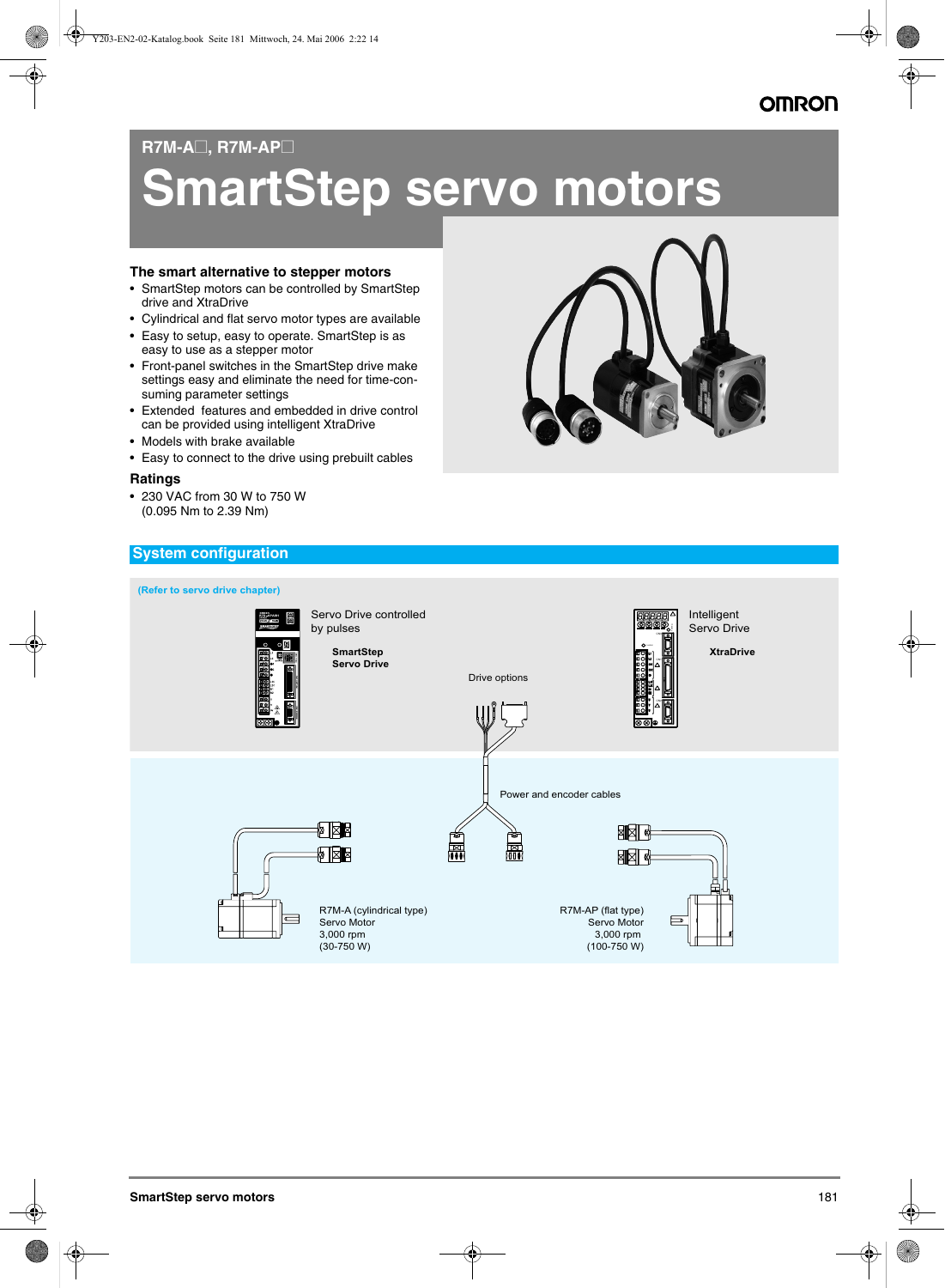#### **Servo motor / servo drive combination**

|                                 |         | SmarStep servo motor | <b>SmartStep servo drive</b> | <b>XtraDrive servo drive</b> |                 |                 |
|---------------------------------|---------|----------------------|------------------------------|------------------------------|-----------------|-----------------|
|                                 | Voltage | <b>Rated torque</b>  | Capacity                     | <b>Model</b>                 | 230 V (1-phase) | 230 V (1-phase) |
| R7M-A (3000 min <sup>-1</sup> ) | 230 V   | $0.095$ Nm           | 30 W                         | R7M-A03030-□                 | R7D-APA3H       | XD-P3-MN01      |
|                                 |         | 0.159 Nm             | 50 W                         | R7M-A05030-□                 | R7D-APA5H       | XD-P5-MN01      |
|                                 |         | 0.318 Nm             | 100 W                        | R7M-A10030-□                 | R7D-AP01H       | XD-01-MN01      |
|                                 |         | 0.637 Nm             | 200 W                        | R7M-A20030-□                 | R7D-AP02H       | XD-02-MN01      |
|                                 |         | 1.27 Nm              | 400 W                        | R7M-A40030-□                 | R7D-AP04H       | XD-04-MN01      |
|                                 |         | 2.39 Nm              | 750 W                        | R7M-A75030-□                 | R7D-AP08H       | XD-08-MN        |
| $R7M-AP(3000 min^{-1})$         | 230 V   | 0.318 Nm             | 100 W                        | R7M-AP10030-□                | R7D-AP01H       | XD-01-MN01      |
|                                 |         | 0.637 Nm             | 200 W                        | R7M-AP20030-                 | R7D-AP02H       | XD-02-MN01      |
|                                 |         | 1.27 Nm              | 400 W                        | R7M-AP40030-                 | R7D-AP04H       | XD-04-MN01      |
|                                 |         | 2.39 Nm              | 750 W                        | R7M-AP75030-                 | R7D-AP08H       | XD-08-MN        |

**Note: 1.** For servo motor and cable part numbers, refer to ordering information at the end of this chapter. **2.** Refer to the servo drive chapter for drive options selection and detailed specifications.

#### **Servo motor specifications**

#### **General specifications**

| <b>Item</b>                                                                                                                                                          | <b>Specification</b>                                                |  |  |  |
|----------------------------------------------------------------------------------------------------------------------------------------------------------------------|---------------------------------------------------------------------|--|--|--|
| Ambient operating temperature                                                                                                                                        | 0 to 40 $\degree$ C                                                 |  |  |  |
| 20% to 80% (with no condensation)<br>Ambient operating humidity                                                                                                      |                                                                     |  |  |  |
| Ambient storage temperature                                                                                                                                          | -20 to 60 °C                                                        |  |  |  |
| Ambient storage humidity                                                                                                                                             | 20% to 80% (with no condensation)                                   |  |  |  |
| Storage/operating atmosphere                                                                                                                                         | No corrosive gases.                                                 |  |  |  |
| 10 to 2,500 Hz in X, Y, and Z directions with 0.2 mm double amplitude or acceleration of 24.5 m/s <sup>2</sup> max.,<br>Vibration resistance<br>whichever is smaller |                                                                     |  |  |  |
| Acceleration 98 $m/s2$ max., in a vertical direction, two times<br>Impact resistance                                                                                 |                                                                     |  |  |  |
| Insulation resistance                                                                                                                                                | Between power line terminals and FG: 10 $M\Omega$ min. (at 500 VDC) |  |  |  |
| Between power line terminals and FG: 1,500 VAC for 1 min at 50/60 Hz<br>Dielectric strength                                                                          |                                                                     |  |  |  |
| Run position                                                                                                                                                         | Any direction                                                       |  |  |  |
| Insulation grade<br>Type B                                                                                                                                           |                                                                     |  |  |  |
| Totally-enclosed self-cooling<br>Structure                                                                                                                           |                                                                     |  |  |  |
| Protective structure                                                                                                                                                 | IP55 for both the cylindrical and flat servo motors                 |  |  |  |
| Vibration grade                                                                                                                                                      | $V-15$                                                              |  |  |  |
| Mounting method                                                                                                                                                      | Flange-mounting                                                     |  |  |  |
| Approval obtained for UL, cUL, and EN (EMC directive and low-voltage directive)<br>International standards                                                           |                                                                     |  |  |  |

#### **Performance specifications**

#### **Flat servo motors**

| Item                           |                                  | R7M-AP10030-                                                                    | R7M-AP20030-□                           | R7M-AP40030-□                           | <b>R7M-AP75030-</b> □                   |  |  |  |
|--------------------------------|----------------------------------|---------------------------------------------------------------------------------|-----------------------------------------|-----------------------------------------|-----------------------------------------|--|--|--|
| Rated output                   |                                  | 100 W                                                                           | 200 W                                   | 400 W                                   | 750 W                                   |  |  |  |
| Rated torque                   |                                  | 0.318 N·m                                                                       | 0.637 N·m                               | 1.27 N·m                                | 2.39 N·m                                |  |  |  |
| Rated rotation speed           |                                  | 3.000 r/min                                                                     | 3.000 r/min                             | 3.000 r/min                             | 3.000 r/min                             |  |  |  |
|                                | Momentary maximum rotation speed | 4.500 r/min                                                                     | 4.500 r/min                             | 4.500 r/min                             |                                         |  |  |  |
| Momentary maximum torque       |                                  | 0.96 N·m                                                                        | 1.91 $N·m$                              | 3.82 N m                                | 7.1 N·m                                 |  |  |  |
| Rated current                  |                                  | 0.89 A (rms)                                                                    | 2.0 A (rms)                             | 2.6 A (rms)                             | $4.1 A$ (rms)                           |  |  |  |
| Momentary maximum current      |                                  | 2.8 A (rms)                                                                     | 6.0 A (rms)                             | 8.0 A (rms)                             | 13.9 A (rms)                            |  |  |  |
| Rotor inertia                  |                                  | $6.5 \times 10^{-6}$ kg·m <sup>2</sup>                                          | $2.09 \times 10^{-5}$ kg·m <sup>2</sup> | $3.47 \times 10^{-5}$ kg m <sup>2</sup> | $2.11 \times 10^{-4}$ kg·m <sup>2</sup> |  |  |  |
| Power rate                     |                                  | 15.7 kW/s                                                                       | 19.4 kW/s                               | 46.8 kW/s                               | 26.9 kW/s                               |  |  |  |
| Allowable radial load          |                                  | 78N                                                                             | 245 N                                   | 245 N                                   | 392 N                                   |  |  |  |
| Allowable thrust load          |                                  | 49N                                                                             | 68N                                     | 68N                                     | 147 N                                   |  |  |  |
| Weight                         | Without brake                    | $0.7$ kg                                                                        | 1.4 kg                                  | $2.1$ kg                                | 4.2 kg                                  |  |  |  |
|                                | With brake                       | 0.9 kg                                                                          | 1.9 kg                                  | 2.6 kg                                  | $\overline{5.7}$ kg                     |  |  |  |
| Encoder resolution             |                                  | 2,000 pulses/revolution for phase-A and phase-B, 1 pulse/revolution for phase-Z |                                         |                                         |                                         |  |  |  |
| Radiation shield dimensions    |                                  | t12 $\times$ 300 mm square<br>t6 $\times$ 250 mm square                         |                                         |                                         |                                         |  |  |  |
| <b>Brake</b>                   | <b>Brake</b> inertia             | $3.1 \times 10^{-6}$ kg m <sup>2</sup>                                          | $1.52 \times 10^{-5}$ kg·m <sup>2</sup> | $1.52 \times 10^{-5}$ kg m <sup>2</sup> | $8.75 \times 10^{-5}$ kg m <sup>2</sup> |  |  |  |
| specifications                 | <b>Excitation voltage</b>        | 24 VDC ±10%                                                                     |                                         |                                         |                                         |  |  |  |
|                                | Power consumption (at 20 °C)     | 7.5 W                                                                           | 7.6 W                                   | 8.2 W                                   | 7.5 W                                   |  |  |  |
|                                | Current consumption (at 20 °C)   | 0.31A                                                                           | 0.32A                                   | 0.34A                                   | 0.31A                                   |  |  |  |
|                                | <b>Static friction torque</b>    | $0.4$ N $\cdot$ m min.                                                          | 0.9 N·m min.                            | $1.9$ N $\cdot$ m min.                  | 3.5 N·m min.                            |  |  |  |
|                                | Attraction time                  | 60 ms max.                                                                      | 40 ms max.                              | 60 ms max.                              | 20 ms max.                              |  |  |  |
|                                | Release time                     | 20 ms max.                                                                      | 20 ms max.                              | 20 ms max.                              | 40 ms max.                              |  |  |  |
|                                | <b>Backlash</b>                  | $\bullet$                                                                       | $\overline{\bullet}$                    | $1^{\circ}$                             | $1^{\circ}$                             |  |  |  |
|                                | Rating                           | Continuous                                                                      | Continuous                              | Continuous                              | Continuous                              |  |  |  |
|                                | Insulation grade                 | Type F                                                                          | Type F                                  | Type F                                  | Type F                                  |  |  |  |
| Applicable servo driver (R7D-) |                                  | AP01H                                                                           | AP02H<br>AP04H                          |                                         | AP08H                                   |  |  |  |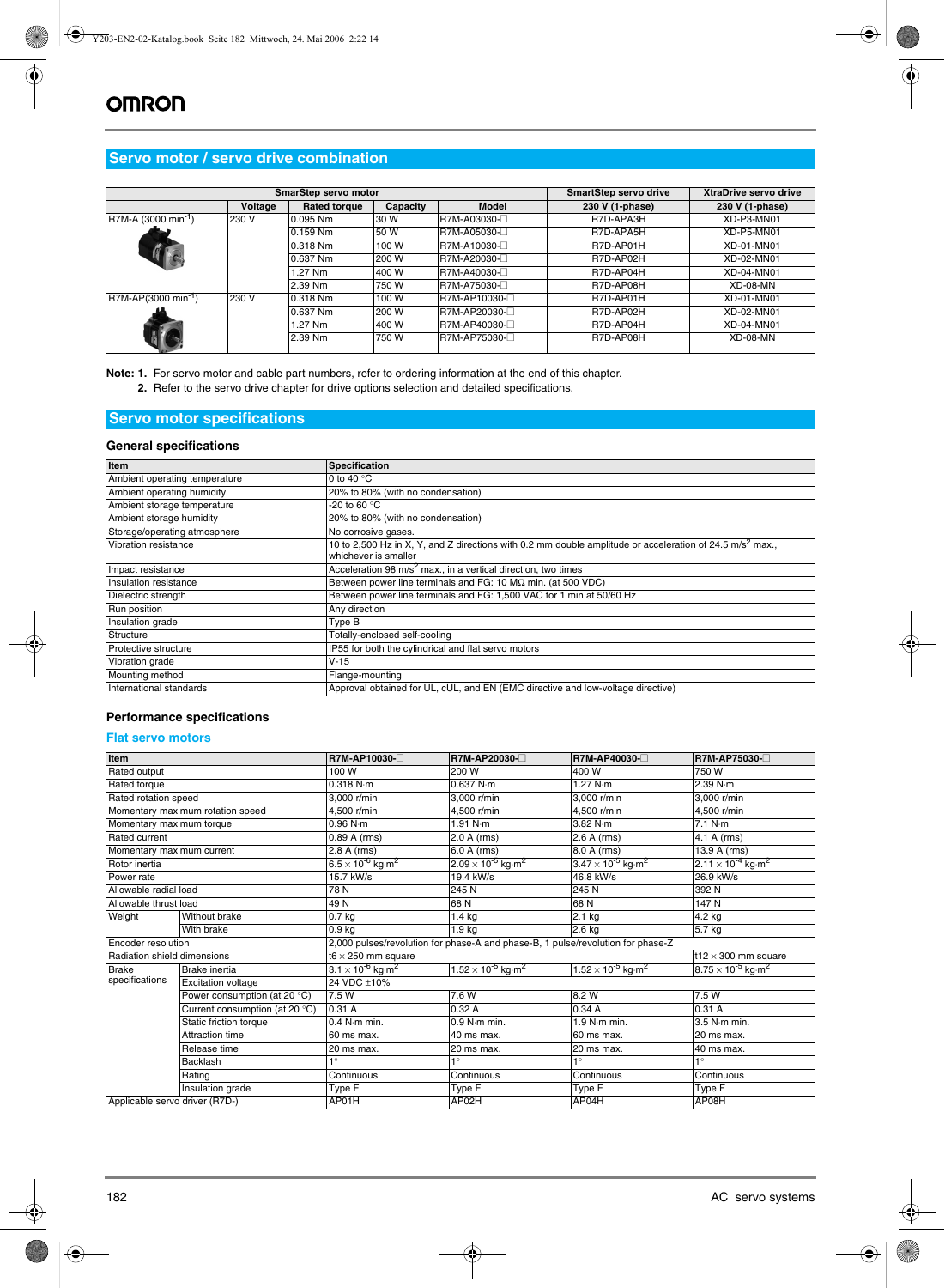#### **Cylindrical servo motors**

| Item                           |                                  | R7M-A03030-□                                                                    | R7M-A05030-□                           | R7M-A10030-□                                                                                                                                                                 | R7M-A20030- <sup>□</sup>                | R7M-A40030-□                            | R7M-A75030-□                            |  |  |
|--------------------------------|----------------------------------|---------------------------------------------------------------------------------|----------------------------------------|------------------------------------------------------------------------------------------------------------------------------------------------------------------------------|-----------------------------------------|-----------------------------------------|-----------------------------------------|--|--|
| Rated output                   |                                  | 30 W                                                                            | 50 W                                   | 100 W                                                                                                                                                                        | 200 W                                   | 400 W                                   | 750 W                                   |  |  |
| Rated torque                   |                                  | 0.095 N·m                                                                       | 0.159 N·m                              | 0.318 N·m                                                                                                                                                                    | 0.637 N·m                               | 1.27 $N·m$                              | 2.39 N·m                                |  |  |
| Rated rotation speed           |                                  | 3.000 r/min                                                                     | 3.000 r/min                            | 3.000 r/min                                                                                                                                                                  | 3.000 r/min                             | 3.000 r/min                             | 3.000 r/min                             |  |  |
|                                | Momentary maximum rotation speed | 4.500 r/min                                                                     | 4.500 r/min                            | 4.500 r/min                                                                                                                                                                  | 4.500 r/min                             | 4.500 r/min                             | 4.500 r/min                             |  |  |
| Momentary maximum torque       |                                  | 0.29 N·m                                                                        | 0.48 N·m                               | 0.96 N·m                                                                                                                                                                     | 1.91 N·m                                | 3.82 N·m                                | 7.1 N·m                                 |  |  |
| Rated current                  |                                  | 0.42 A (rms)                                                                    | $0.6 A$ (rms)                          | 0.87 A (rms)                                                                                                                                                                 | 2.0 A (rms)                             | 2.6 A (rms)                             | 4.4 A (rms)                             |  |  |
| Momentary maximum current      |                                  | $1.3 A$ (rms)                                                                   | 1.9 A (rms)                            | 2.8 A (rms)                                                                                                                                                                  | 6.0 A (rms)                             | 8.0 A (rms)                             | 13.9 A (rms)                            |  |  |
| Rotor inertia                  |                                  | $1.7 \times 10^{-6}$ kg m <sup>2</sup>                                          | $2.2 \times 10^{-6}$ kg m <sup>2</sup> | $3.6 \times 10^{-6}$ kg m <sup>2</sup>                                                                                                                                       | $1.19 \times 10^{-5}$ kg m <sup>2</sup> | $1.87 \times 10^{-5}$ kg m <sup>2</sup> | $6.67 \times 10^{-5}$ kg m <sup>2</sup> |  |  |
| Power rate                     |                                  | 5.31 kW/s                                                                       | 11.5 kW/s                              | 28.1 kW/s                                                                                                                                                                    | 34.1 kW/s                               | 86.3 kW/s                               | 85.6 kW/s                               |  |  |
| Allowable radial load          |                                  | 68 N                                                                            | 68 N                                   | 78 N                                                                                                                                                                         | 245 N                                   | 245 N                                   | 392 N                                   |  |  |
| Allowable thrust load          |                                  | 54 N                                                                            | 54 N                                   | 54 N                                                                                                                                                                         | 74 N                                    | 74 N                                    | 147 N                                   |  |  |
| Weight                         | <b>Without brake</b>             | 0.3 <sub>kq</sub>                                                               | $0.4$ kg                               | 0.5 <sub>kq</sub>                                                                                                                                                            | 1.1 <sub>kg</sub>                       | 1.7 <sub>kg</sub>                       | 3.4 kg                                  |  |  |
|                                | With brake                       | 0.6 <sub>kq</sub>                                                               | $0.7$ kg                               | 0.8 <sub>kq</sub>                                                                                                                                                            | 1.6 <sub>kg</sub>                       | 2.2 kg                                  | 4.3 kg                                  |  |  |
| <b>Encoder resolution</b>      |                                  | 2,000 pulses/revolution for phase-A and phase-B, 1 pulse/revolution for phase-Z |                                        |                                                                                                                                                                              |                                         |                                         |                                         |  |  |
| Radiation shield dimensions    |                                  | t6 $\times$ 250 mm square                                                       |                                        |                                                                                                                                                                              |                                         |                                         |                                         |  |  |
| <b>Brake</b>                   | Brake inertia                    |                                                                                 |                                        | $0.85 \times 10^{5}$ kg·m <sup>2</sup> $\left[0.85 \times 10^{5}$ kg·m <sup>2</sup> $\left[0.85 \times 10^{5}$ kg·m <sup>2</sup> $\left[6.4 \times 10^{5}$ kg·m <sup>2</sup> |                                         | $6.4 \times 10^{-6}$ kg m <sup>2</sup>  | $1.7 \times 10^{-5}$ kg m <sup>2</sup>  |  |  |
| specifications                 | <b>Excitation voltage</b>        | 24 VDC ±10% V                                                                   |                                        |                                                                                                                                                                              |                                         |                                         |                                         |  |  |
|                                | Power consumption (at 20 °C)     | 6W                                                                              | 6 W                                    | 6W                                                                                                                                                                           | 7 W                                     | 7 W                                     | 7.7 W                                   |  |  |
|                                | Current consumption (at 20 °C)   | 0.25A                                                                           | 0.25A                                  | 0.25A                                                                                                                                                                        | 0.29A                                   | 0.29A                                   | 0.32A                                   |  |  |
|                                | Static friction torque           | $0.2$ N $\cdot$ m min.                                                          | $0.2$ N $\cdot$ m min.                 | 0.34 N m min.                                                                                                                                                                | 1.47 N m min.                           | $1.47$ N $m$ min.                       | 2.45 N·m min.                           |  |  |
|                                | Attraction time                  | 30 ms max.                                                                      | 30 ms max.                             | 30 ms max.                                                                                                                                                                   | 60 ms max.                              | 60 ms max.                              | 60 ms max.                              |  |  |
|                                | Release time                     | 60 ms max.                                                                      | 60 ms max.                             | 60 ms max.                                                                                                                                                                   | 20 ms max.                              | 20 ms max.                              | 20 ms max.                              |  |  |
|                                | Backlash                         | $\bullet$                                                                       | $1^{\circ}$                            | 1٥                                                                                                                                                                           | $\overline{\bullet}$                    | $\overline{\bullet}$                    | $1^{\circ}$                             |  |  |
|                                | Rating                           | Continuous                                                                      | Continuous                             | Continuous                                                                                                                                                                   | Continuous                              | Continuous                              | Continuous                              |  |  |
|                                | Insulation grade                 | Type F                                                                          | Type F                                 | Type F                                                                                                                                                                       | Type F                                  | Type F                                  | Type F                                  |  |  |
| Applicable servo driver (R7D-) |                                  | APA3H                                                                           | APA5H                                  | AP01H                                                                                                                                                                        | AP02H                                   | AP04H                                   | AP08H                                   |  |  |

#### **Torque and rotation speed characteristics**

#### **Flat servo motors**

The following graphs show the characteristics with a 3 m standard cable and R7D-AP<sup>IH</sup> servo driver (200 VAC input)



#### **R7M-AP40030 (400 W)**



#### **R7M-AP75030 (750 W)**

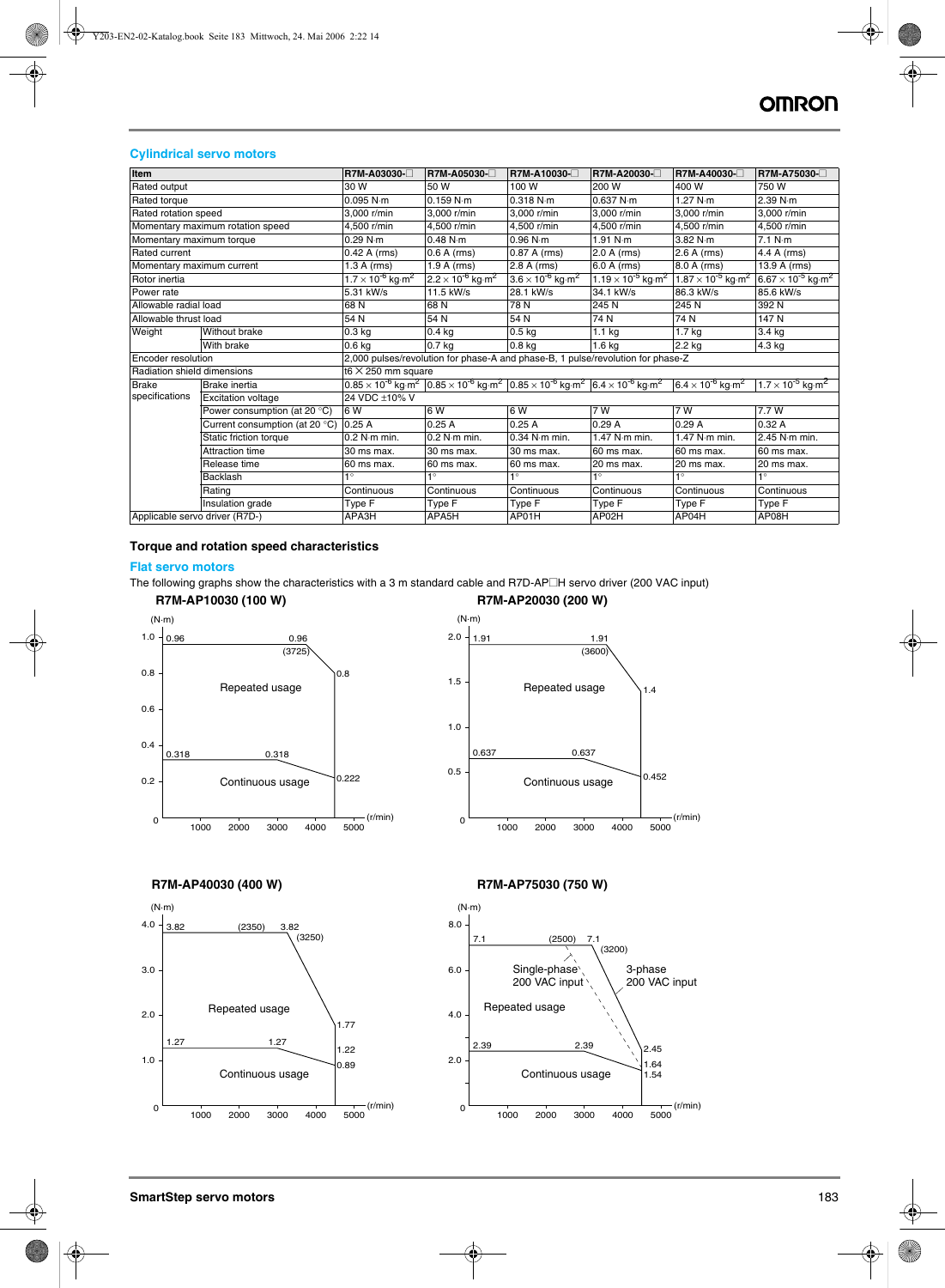#### **Torque and rotation speed characteristics**

#### **Cylindrical servo motors**

The following graphs show the characteristics with a 3 m standard cable and an R7D-AP<sup>IH</sup> servo driver (200 VAC input.)

#### **R7M-A03030 (30 W) R7M-A05030 (50 W)**

0.107

(r/min)

4000 5000

1.33

0.452

1.24

(r/min)

4000 5000

(r/min)

4000 5000

1.91

1000 2000 3000



4000 5000

(r/min)

 $\overline{0}$ 

0

1000 2000 3000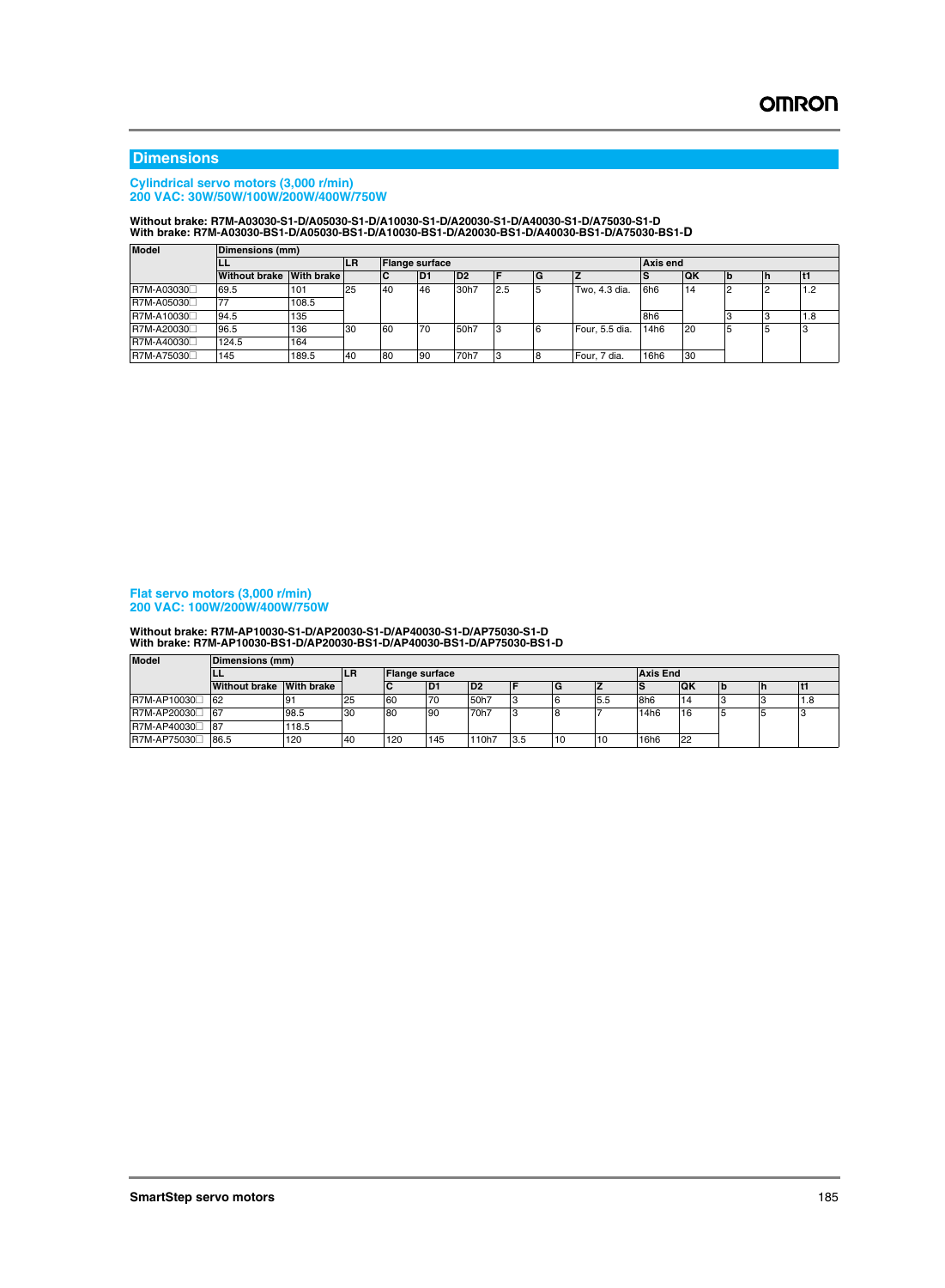# **OMRON**

#### **Ordering information**



Note: The symbols  $(1)$  ( $2)$   $(3)$ ... show the recommended sequence to select the servo motor and cables.

#### **Servo motor**

#### **Cylindrical servo motors (3,000-r/min)**

| Symbol  | <b>Specifications</b>           |               |                     |                 | <b>Servo motor model</b> |                  | Compatible servo drives (2) |  |
|---------|---------------------------------|---------------|---------------------|-----------------|--------------------------|------------------|-----------------------------|--|
|         | <b>Design</b>                   |               | <b>Rated torque</b> | <b>Capacity</b> |                          | <b>SmartStep</b> | <b>XtraDrive</b>            |  |
| $\odot$ | Cylindrical                     | Without brake | $0.095$ Nm          | 30 W            | R7M-A03030-S1-D          | R7D-APA3H        | XD-P3-MN01                  |  |
|         | servo motors<br>$(3,000-r/min)$ |               | 0.159 Nm            | 50 W            | R7M-A05030-S1-D          | R7D-APA5H        | XD-P5-MN01                  |  |
|         |                                 |               | 0.318 Nm            | 100 W           | R7M-A10030-S1-D          | R7D-AP01H        | XD-01-MN01                  |  |
|         | Straight shaft with             |               | 0.637 Nm            | 200 W           | R7M-A20030-S1-D          | R7D-AP02H        | XD-02-MN01                  |  |
|         | key                             |               | l.27 Nm             | 400 W           | R7M-A40030-S1-D          | R7D-AP04H        | XD-04-MN01                  |  |
|         |                                 |               | 2.39 Nm             | 750W            | R7M-A75030-S1-D          | R7D-AP08H        | $XD$ -08-MN                 |  |
|         |                                 | With brake    | $0.095$ Nm          | 30 W            | R7M-A03030-BS1-D         | R7D-APA3H        | XD-P3-MN01                  |  |
|         |                                 |               | 0.159 Nm            | 50 W            | R7M-A05030-BS1-D         | R7D-APA5H        | XD-P5-MN01                  |  |
|         |                                 |               | 0.318 Nm            | 100 W           | R7M-A10030-BS1-D         | R7D-AP01H        | XD-01-MN01                  |  |
|         |                                 |               | 0.637 Nm            | 200 W           | R7M-A20030-BS1-D         | R7D-AP02H        | XD-02-MN01                  |  |
|         |                                 |               | 1.27 Nm             | 400 W           | R7M-A40030-BS1-D         | R7D-AP04H        | XD-04-MN01                  |  |
|         |                                 |               | 2.39 Nm             | 750 W           | R7M-A75030-BS1-D         | R7D-AP08H        | XD-08-MN                    |  |

#### **Flat servo motors (3,000-r/min)**

| <b>Symbol</b> | <b>Specifications</b>                                     |            |                     |                 | Servo motor model | Compatible servo drives (2) |                   |
|---------------|-----------------------------------------------------------|------------|---------------------|-----------------|-------------------|-----------------------------|-------------------|
|               | <b>Design</b>                                             |            | <b>Rated torque</b> | <b>Capacity</b> |                   | <b>SmartStep</b>            | <b>XtraDrive</b>  |
| $\bigcirc$    | <b>Flat servo motors Without brake</b><br>$(3,000-r/min)$ |            | 0.318 Nm            | 100 W           | R7M-AP10030-S1-D  | R7D-AP01H                   | XD-01-MN01        |
|               |                                                           |            | 0.637 Nm            | 200 W           | R7M-AP20030-S1-D  | R7D-AP02H                   | XD-02-MN01        |
|               | Straight shaft with<br>key                                |            | 1.27 Nm             | 400 W           | R7M-AP40030-S1-D  | R7D-AP04H                   | XD-04-MN01        |
|               |                                                           |            | 2.39 Nm             | 750 W           | R7M-AP75030-S1-D  | R7D-AP08H                   | $XD-08-MN$        |
|               |                                                           | With brake | 0.318 Nm            | 100 W           | R7M-AP10030-BS1-D | R7D-AP01H                   | XD-01-MN01        |
|               |                                                           |            | 0.637 Nm            | 200 W           | R7M-AP20030-BS1-D | R7D-AP02H                   | XD-02-MN01        |
|               |                                                           |            | 1.27 Nm             | 400 W           | R7M-AP40030-BS1-D | R7D-AP04H                   | <b>XD-04-MN01</b> |
|               |                                                           |            | 2.39 Nm             | 750 W           | R7M-AP75030-BS1-D | R7D-AP08H                   | $XD-08-MN$        |

#### **Servo drive**

**Note:** Choosing SmartStep drive or XtraDrive affects to the encoder cable needed.

B Refer to SmartStep servo drive or XtraDrive chapter for detailed drive specifications and selection of drive accessories.